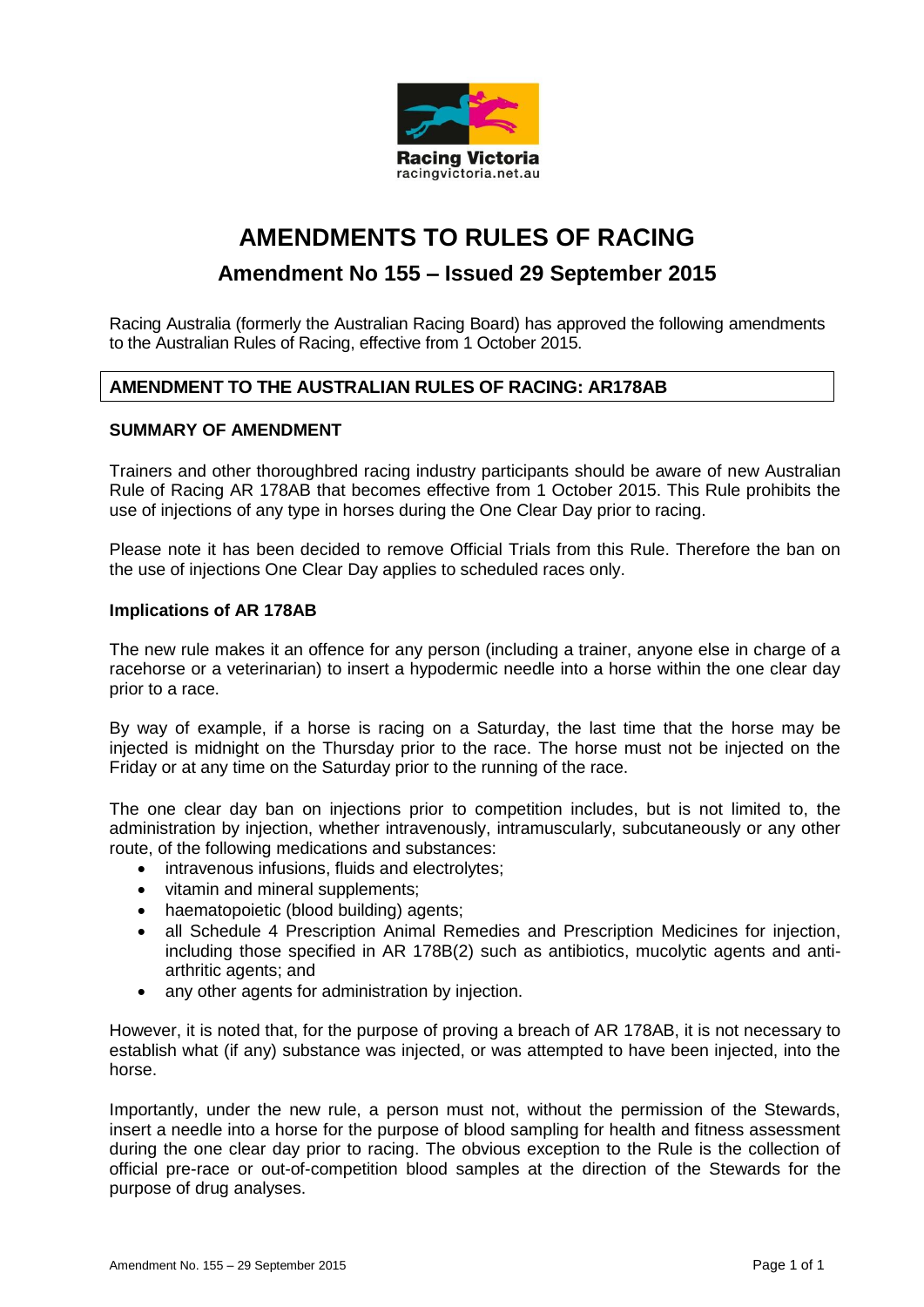**IMPORTANT NOTE:** The timing of the administration of many injectable products will be determined by the detection periods for the prohibited substances contained in those products. In most cases, the detection periods will be in excess of the one clear day prior to competition.

## **Amendments effective from 1 October 2015**

## *AR 178AB BE ADDED AS FOLLOWS:*

#### **AR 178AB**

- (1) A person must not, without the permission of the Stewards, inject a horse, cause a horse to be injected or attempt to inject a horse, which is engaged to run in any race:
	- (a) at any time on the day of the scheduled race, prior to the start of such event; and
		- (b) at any time during the One Clear Day prior to 12.01am on the day of the scheduled race.
- (2) Where there has been a breach of AR 178AB(1), or the Stewards reasonably suspect that there has been a breach of AR178AB(1), the Stewards may order the withdrawal of the horse from the relevant race.
- (3) Where there has been a contravention of AR 178AB(1), the horse may be disqualified from the relevant race in which it competed.
- (4) Any person who breaches, or is a party to a breach of, AR 178AB(1), commits an offence and may be penalised.
- (5) For the purpose of this rule: (a) injection includes, but is not limited to, the insertion of a hypodermic needle into a horse;<br>(b) it is not necessary to establish whether any substance was injected, or the nature of any it is not necessary to establish whether any substance was injected, or the nature of any substance injected.